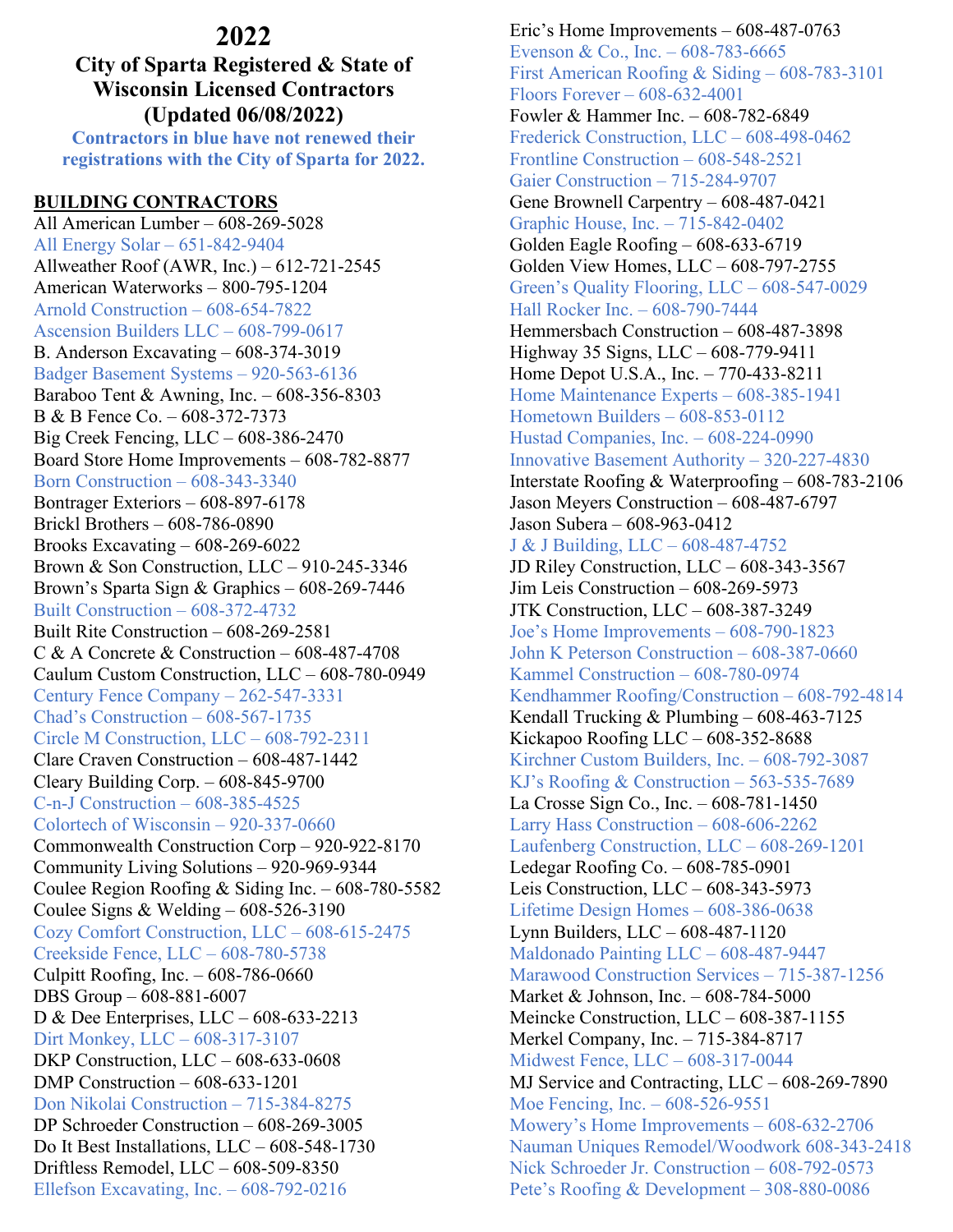Phillips Construction – 608-526-2015 Phillips Outdoor Services, Inc. – 608-783-4200 Pica Grove, LLC – 608-269-1629 Pooh Bear Painting & Roofing – 608-487-4212 Precision Signs Service & Install – 507-437-7440 Pro-Bilt Enterprises, LLC – 608-633-3470 Quality Homestead Services – 608-343-0006 Quamme Construction – 608-769-3294 Ryan Fencing LLC – 608-604-3821 RBI Construction – 608-269-0386 R & L Enterprises – 608-272-3638 Right Choice Construction, LLC – 855-907-4448 7 Rivers Signarama – 608-783-6460 Sawhorse Builders, LLC – 608-269-0286 Schmitz Built – 608-487-2155 Schulz Construction – 608-792-9323 Scott Everson Construction, LLC – 608-269-1665 Seamless Roofs, LLC – 608-844-4933 SignArt Company, Inc. – 715-834-5127 Sign Pro of La Crosse – 608-782-3456 Steiger Construction, Inc. – 608-788-4233 Stern Buildings – 608-488-4700 St. Joseph Construction – 608-788-7712 Strupp Excavating, Inc. – 608-781-9828 T2 Contracting, LLC – 608-343-8580 T.D. Padesky Electric, Inc. – 608-783-0737 The Carpenter's Touch – 608-343-4004 T.N. Thompson Enterprises – 608-792-8453 Top Notch Construction, LLC – 608-317-6069 Tradesman Builders Inc. – 608-634-2825 Treakle Construction – 608-780-0728 Tri-State Basement Repair – 608-647-4158 Two Rivers Signs & Designs 608-745-4242 Upland Properties DHR, LLC – 608-778-8879 Von Ruden Construction, Inc. – 608-343-1936 Walker Construction, LLC – 608-372-6700 Warthan Construction & Home Imp – 608-633-6372 Wieser Brothers, Inc. – 507-895-8903 Window World of La Crosse, LLC – 608-519-3230 Yoder Construction – 608-797-2190 Your Home Improvement Co. – 608-779-1417

### **ELECTRICAL CONTRACTORS**

All Energy Solar – 651-842-9404 Allied Electric of La Crosse – 608-785-2030 Atwood Electric, Inc. – 641-622-3626 Bahr Electric – 608-786-1804 Baumgart Electric – 608-372-0962 B & B Electric, Inc. 715-832-1676 Brad Olson Electric, LLC 608-797-2219 Bush Electric, LLC – 715-896-9683 Dave Flock Electric, LLC- 608-654-7401 D & K Electric, LLC – 608-343-8212 E-Con Electric – 715-423-8440 Eggen Electric – 608-634-4890

Electrical Building Systems – 607-386-5777 Electric Connection, Inc. – 608-759-4300 Elite Electrical Installations, LLC – 608-387-3779 Elite Electric Solutions LLC – 608-386-0575 Elliott Electric – 608-486-2421 E. Stanek Electric – 608-792-1814 ESS Rodney Starch – 608-633-5139 Faith Technologies Inc. – 920-225-6500 Ferries Electric – 608-797-1278 Geisser Electrical Services – 608-790-3217 Graf Electric, Inc. – 507-895-6153 Gray Electric, LLC – 608-487-6209 Hillgrove Electric – 608-269-4796 H & N Plumbing & Heating – 608-822-3258 Jakes Electric, LLC – 608466-5400 KA Enterprises, LLC – 608-343-6183 Kelly Electric, LLC – 608-989-2772 Kish & Sons Electric – 608-785-0207 Klich Electric, Inc. – 608-781-1000 Lightnin' Electric – 608-797-5103 Lydon Drywall & Electric – 608-269-3013 Merkel Company, Inc. – 715-384-8717 Mike Stall Electric – 608-782-8186 Milwaukee LED, LLC – 414-722-5168 Molling Electric, LLC – 608-786-2771 Moss Electric – 608-526-2214 Mutch Electrical Contractors, LLC – 608-788-3775 National Electric – 715-258-9798 Nelson's Plumbing & Electric – 608-372-5469 Northland Electric – 608-633-1210 Oak Ridge Electric – 608-780-0440 Olson Solar Energy – 608-792-6312 Pederson Electric – 608-452-3431 Poellinger Electric, Inc. – 608-788-6800 P & T Electric, Inc. – 507-895-8585 Randall's Electric, LLC – 608-343-0771 Rivers Edge Electric, LLC – 608-797-5819 Roger's Electric Service LLC – 608-463-7756 Shaker Electric, LLC – 608-790-3373 Sparks Electric, LLC – 608-790-1334 Stehl Electric, LLC – 608-633-9585 Stetter Electric – 608-526-6961 Stokes Electric LLC 608-788-5300 T.D. Padesky Electric, Inc – 608-783-0737 Tom Haas Electric – 608-487-4886 Wehrs Electric, Inc. – 608-786-1310 Western Wisconsin Electric, LLC – 608-487-4567 Wettstein Brothers Electric – 608-796-7818 Winona Controls, Inc. – 507-724-5546 Wiremen Electric, LLC – 608-464-7100 Wire Pro Electric, LLC – 608-343-5995 Wisconsin Electrical Specialists, Inc. – 815-222-5920

#### **HVAC CONTRACTORS**

AC Docs, LLC – 608-786-1160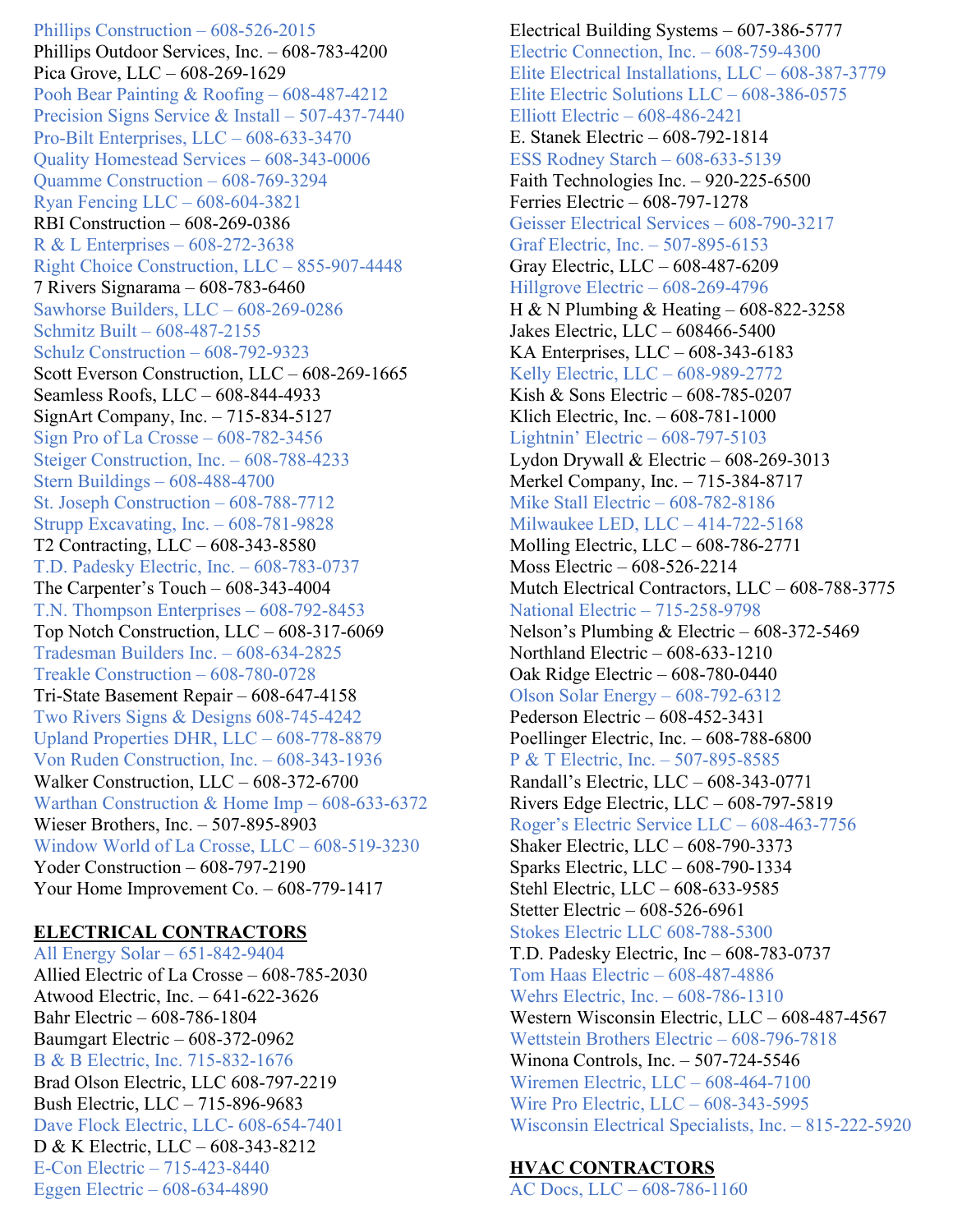Advance Care Heating & A/C, LLC – 608-783-2268 AES Mechanical Services – 334-440-8978 Air Express, Inc. – 763-447-3999 Air Temperature Service – 608-257-2600 American Home & FP & Patio – 608-786-1233 Arctic Htg, Cool & Metal Fab, LLC – 608-343-0971 Bagniefski Heating & AC – 608-782-0664 Best Mechanical Services – 920-426-3005 Cary Heating & AC, Inc. – 608-785-0977 CCR & Company of WI – 608-487-4980 Comfort Systems Heating & AC – 715-305-4180 Coulee Refrigeration, Inc. – 608-269-0403 Coulee Region Mechanical – 608-783-6950 Custom Air, LLC – 608-487-4614 Dean's Refrigeration – 608-372-6928 Derousseau Heating & Cooling, Inc. – 608-374-4703 Don's Plumbing Service – 608-372-4219 Flock's Heating & AC, Inc. – 608-654-5522 G & T Heating & AC, LLC – 608-786-1140 Gregory Kayala – 608-487-7143 Heating & Cooling Specialists – 608-374-4999 Hengel Brothers, Inc. – 608-788-8080 H & N Plumbing & Heating – 608-822-3258 K Komfort, Inc. – 262-375-0075 KN Heating & Cooling LLC – 507-272-9761 Lennox NAS – 262-239-3524 Miller Heating & Air – 608-462-5216 Modern Mechanical Contractors 608-788-7500 Nelson's Plumbing & Electric – 608-372-5469 P-A Industrial Services – 612-330-0150 Paul's Heating & AC, Inc. – 608-784-0751 Reigel Plumbing & Heating Inc. – 715-387-3411 Randy Fleming Heating & AC – 815-871-6380 Ron Hammes Refrigeration, Inc. 608-788-3110 Schneider Heating & AC 608-782-4035 Service Plus Heating & Cooling – 608-269-1818 S & S Mechanical – 608-782-6770 Waraxa, LLC – 608-269-2146 Winona Controls, Inc. – 507-724-5546 Winona Heating & Ventilating - 507-452-2064

#### **PLUMBING CONTRACTORS**

Able Plumbing – 608-797-0877 Action Plumbing & Heating – 608-784-2233 Advanced Plumbing Systems – 608-796-9978 B & B Plumbing, Inc. – 608-269-2030 Berger Plumbing, LLC – 608-797-4848 Betcher Mechanical – 608-372-5238 Board Store Home Improvements – 608-782-8877 Brye Plumbing – 608-682-4013 Cade Plumbing, LLC – 608-386-5562 Caulum Plumbing, Inc. – 608-857-3954 Coulee Region Mechanical – 608-783-6950 D & M Mechanical, Inc. – 608-788-4926 Don's Plumbing Services – 608-372-4219

Dugan's Plumbing, LLC – 715-896-0730 Gregory Kayala – 608-487-7143 Hagen Plumbing – 608-783-1934 Halverson Plumbing, Inc. – 715-284-2556 Hengel Brothers, Inc. – 608-788-8080 Hess Excavating, Inc. – 608-788-1763 Hesselberg Plumbing, LLC – 608-486-4216 H & N Plumbing & Heating – 608-822-3258 Maxwell-White Plumbing, Inc. – 608-786-4004 Modern Mechanical Contractors - 608-788-7500 Nelson's Plumbing & Electric – 608-372-5469 Precise Plumbing, Inc. – 608-372-6006 Prime Source Plumbing & Heating – 608-782-0985 Reigel Plumbing & Heating Inc. – 715-387-3411 RHD Plumbing, Inc. – 608-205-3156 S & S Mechanical – 608-782-6770 Scott Servais & Sons – 608-781-5420 State Plumbing – 608-921-0717 Steve's Plumbing & Heating, Inc. Strupp Excavating, Inc. – 608-781-9828 Sure Plumbing & Design – 608-633-1185 Tim Scholl Plumbing – 608-788-0131 Walker Construction, LLC – 608-372-5238 Waterhouse Plumbing – 608-797-9854 Winona Controls, Inc. – 507-724-5546 Winona Heating & Ventilating - 507-452-2064 Zimmerman Plumbing, Inc. – 608-742-3222

#### **FIRE PROTECTION**

Accurate Fire Protection LLC – 920-594-8002 Fire Protection Specialists – 608-486-1120 Fireprotek, LLC – 608-678-7317 Fireline Sprinkler Corp. – 715-538-1327 General Sprinkler Corp. – 651-484-5903 Integrity Fire Protection, Inc. – 715-359-4261 International Fire Protection, Inc. – 612-567-4653 Summit Companies – 608-785-7570 Viking Sprinkler Co. – 507-289-8270

#### **MANUFACTURED HOME INSTALLERS**

D & J Mobile Home Transport LLC – 715-560-0124 Frontier Home Sales, LLC – 608-634-6448 Kershner Contracting – 608-215-7604 Larson Manufactured Home Mvg – 608-486-4656 Mowery's Home Improvements – 608-632-2706 Timberlake Homes – 608-339-4663

#### **CONCRETE /FLATWORK**

Gerke Excavating, Inc. – 608-372-4203 H & S Redi-Mix, Inc. – 608-781-9828 MJ Service and Contracting, LLC – 608-269-7890 Steve Leis Excavating, Inc. – 608-487-0933 Waldenberger Concrete – 608-304-4219